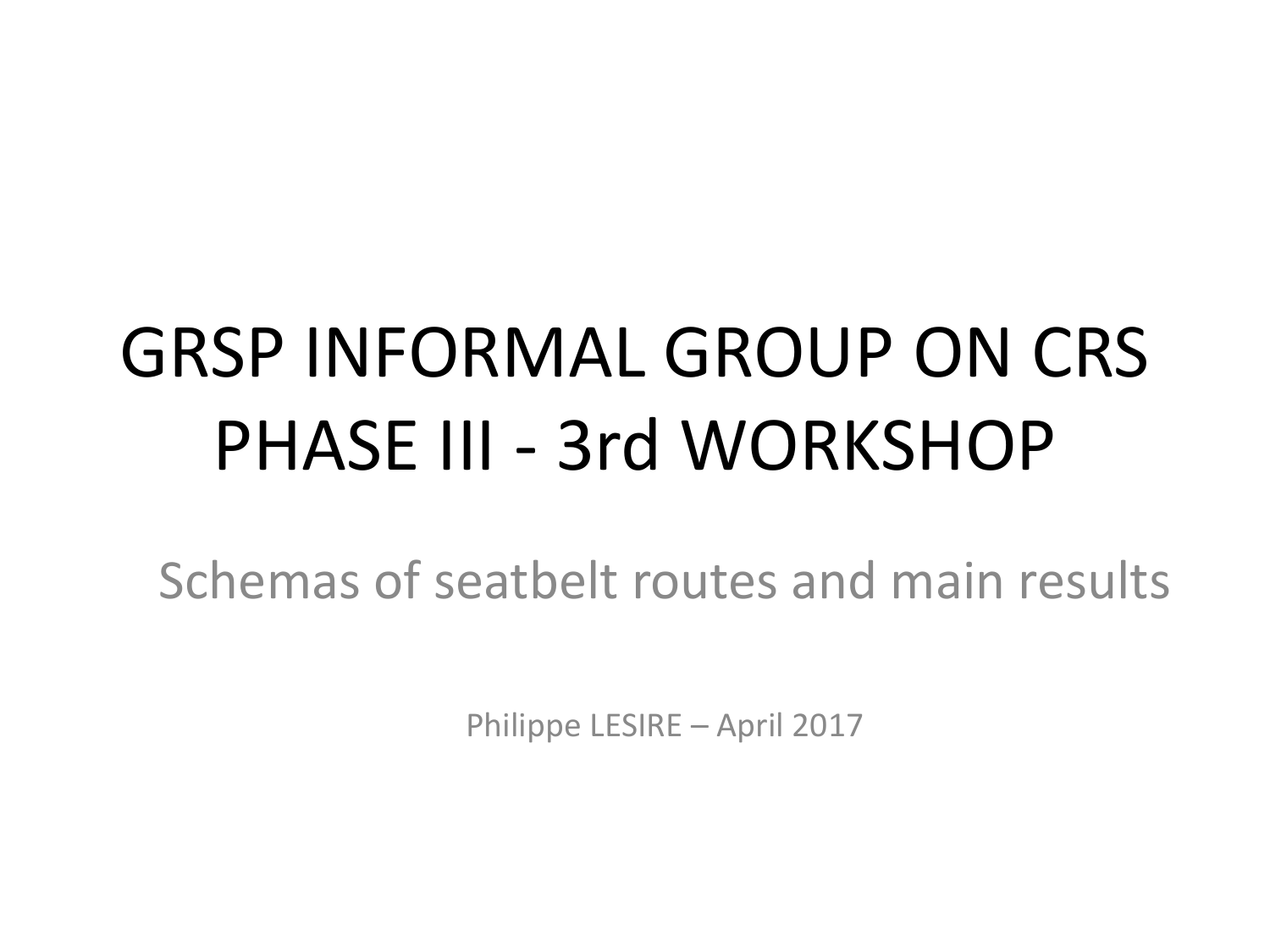



Ease of use: 4,4

Confidence installation: 4,6

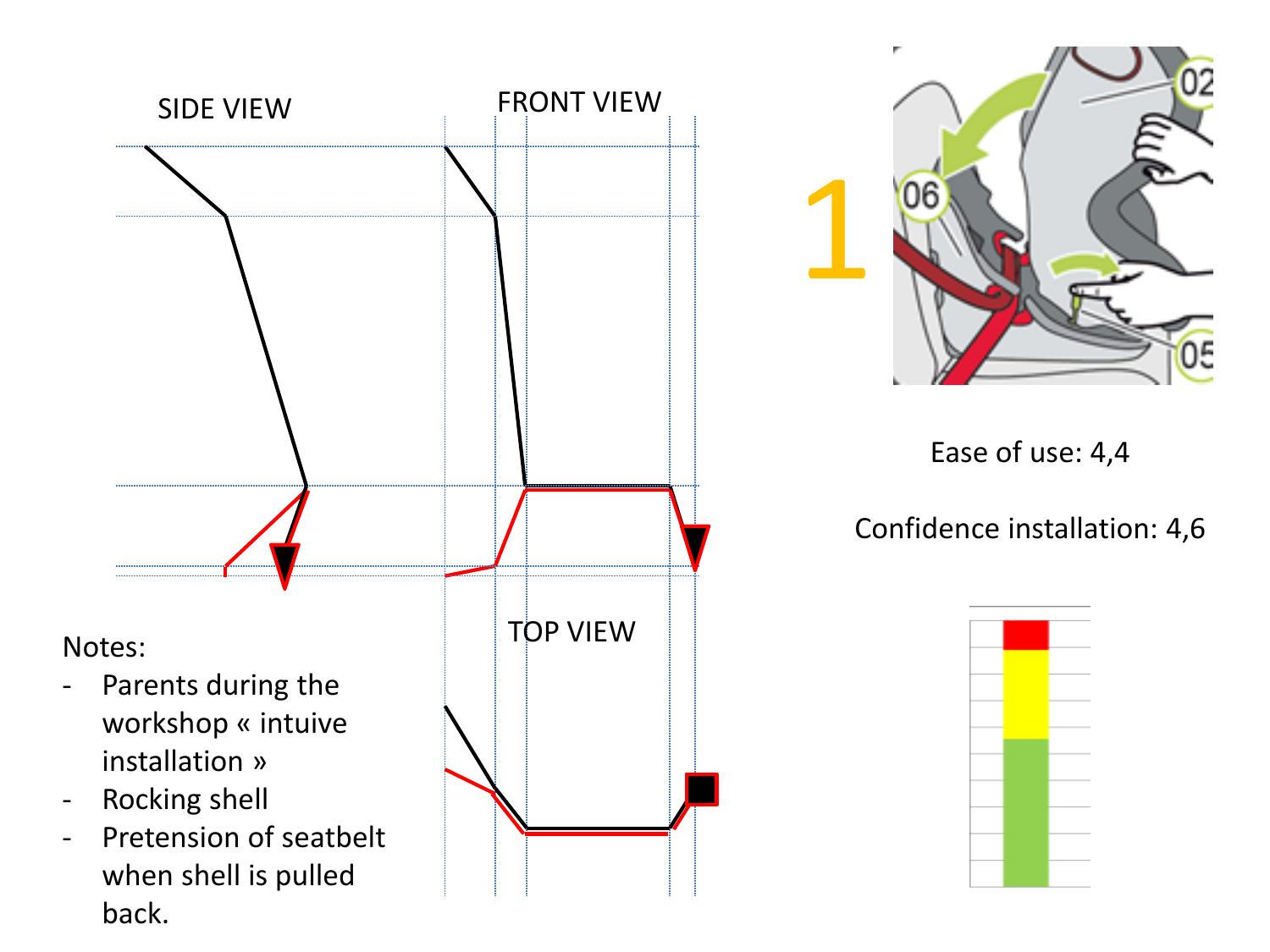



Ease of use: 3,7

#### Confidence installation: 3,7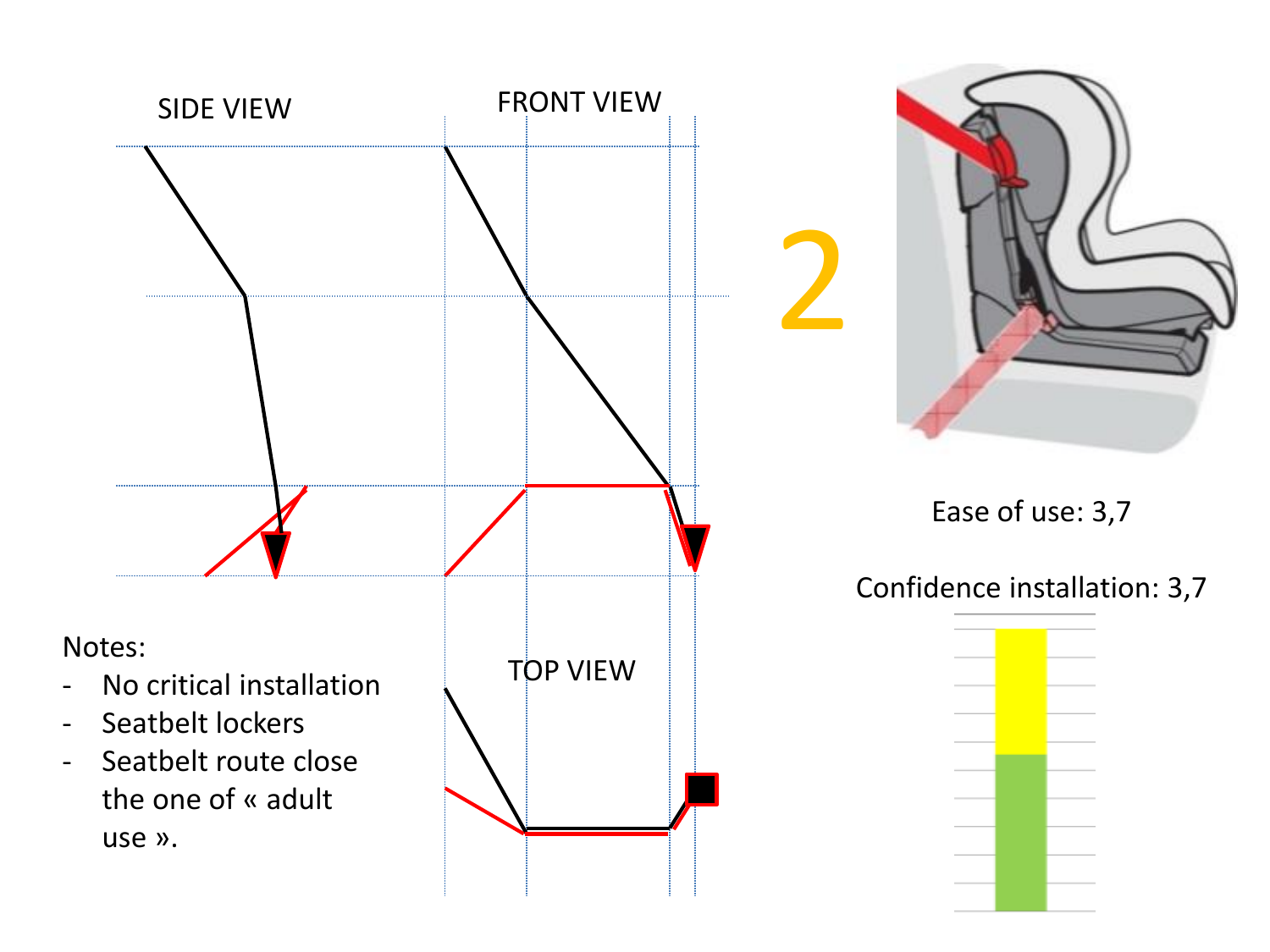

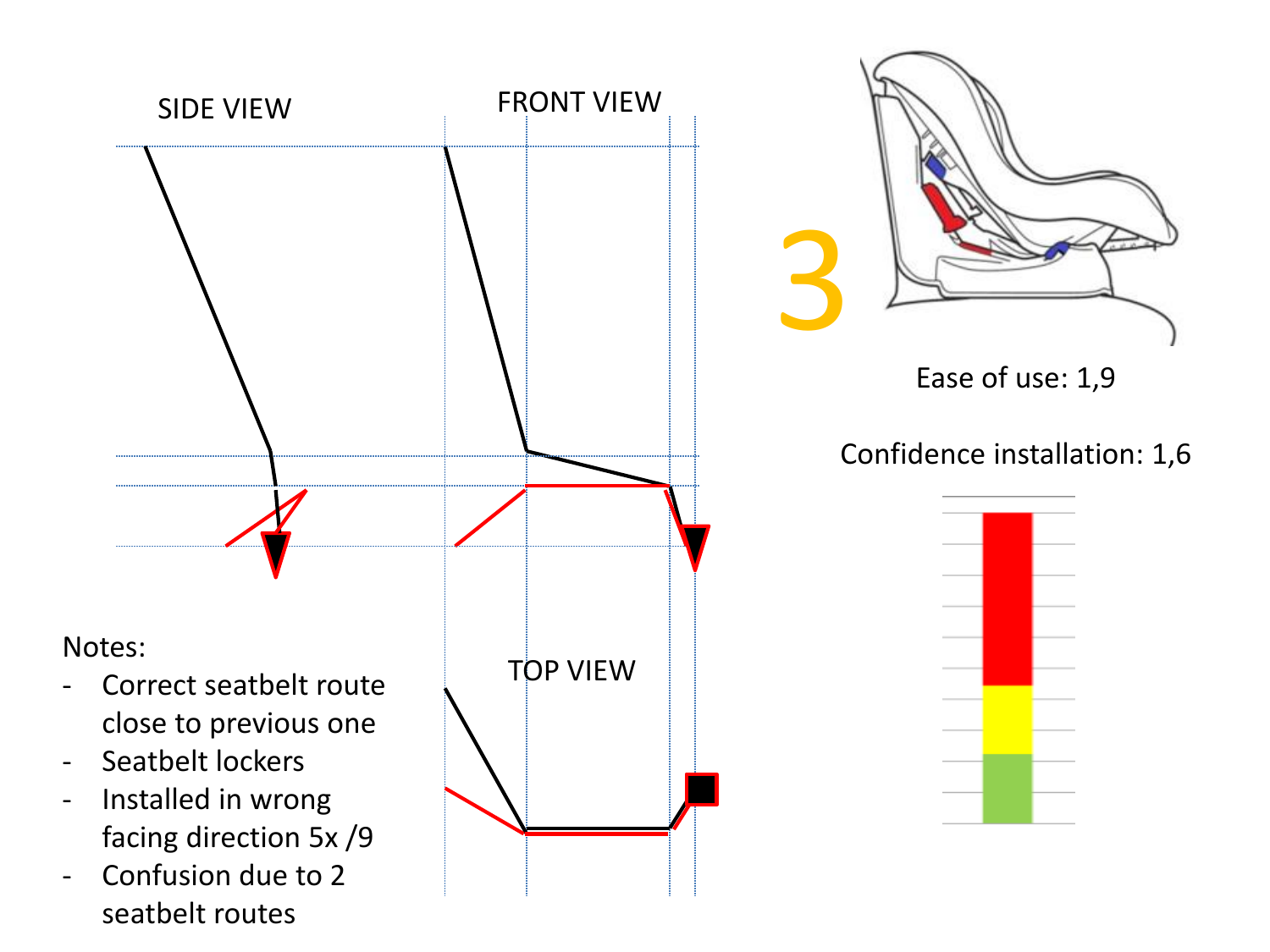

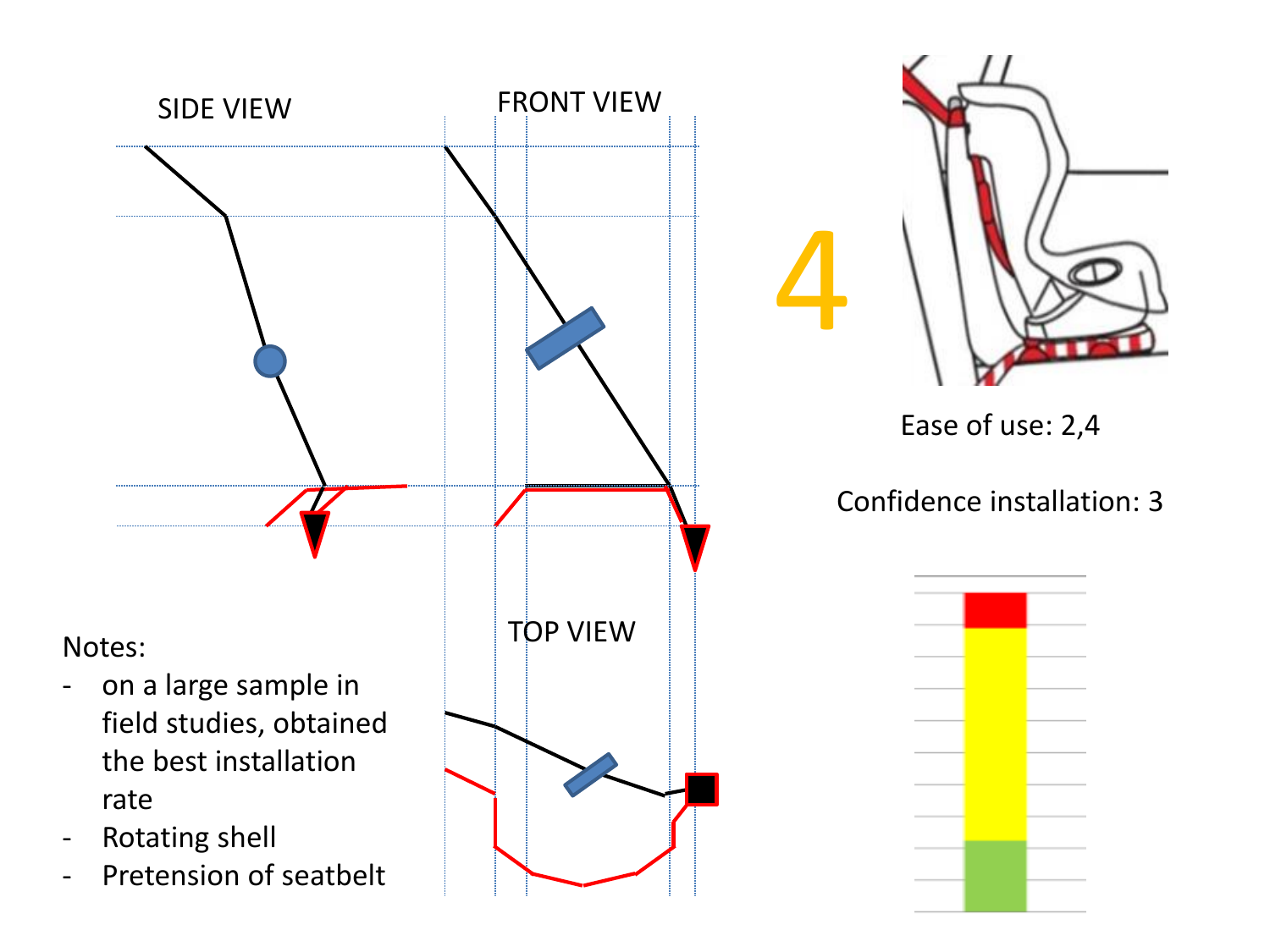



### Ease of use: 3,6

5

Confidence installation: 3,8

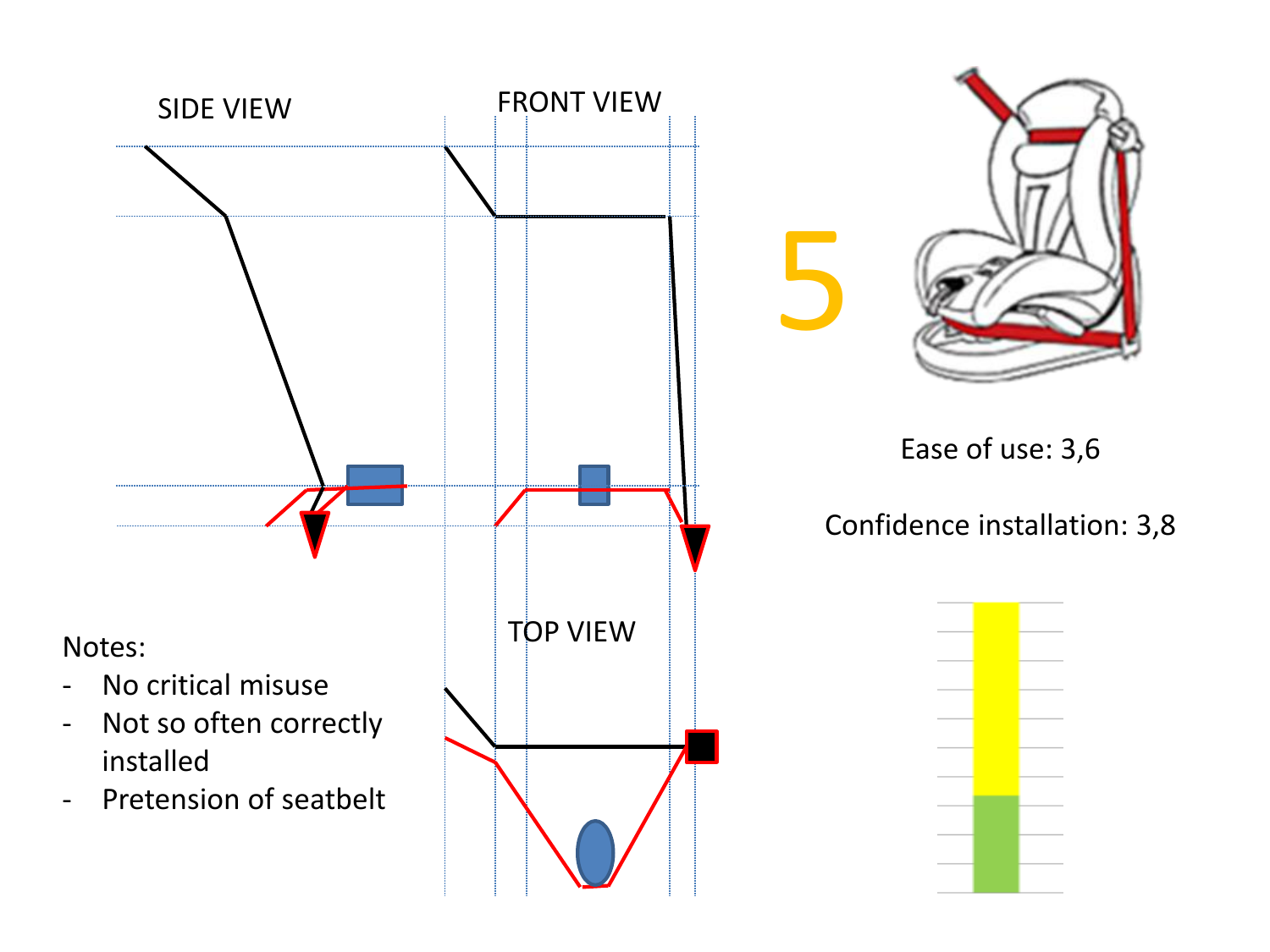



#### Ease of use: 3,8

Confidence installation: 4

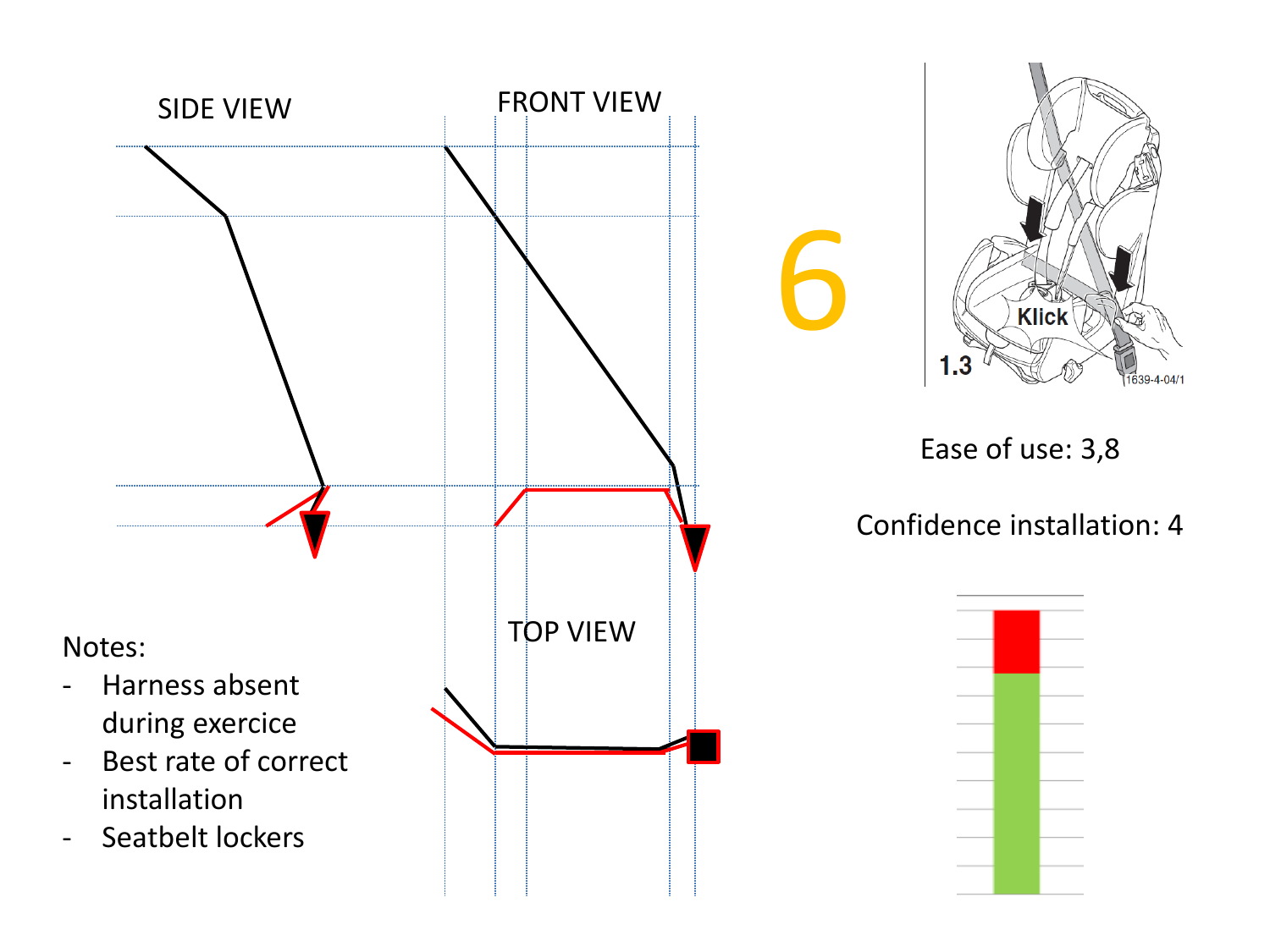